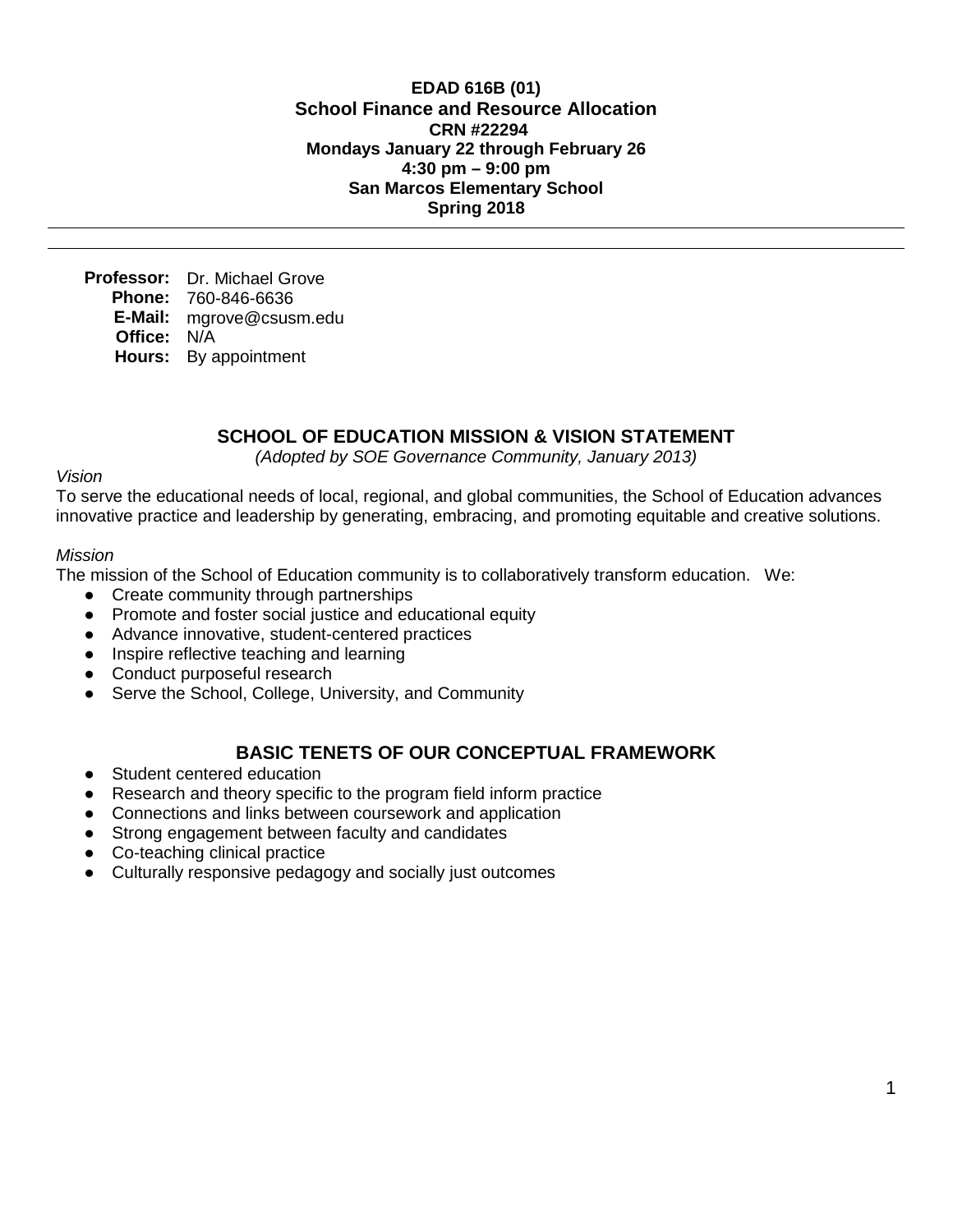# **COURSE DESCRIPTION**

This course addresses the candidate's ability to understand, align, effectively manage, and integrate all the organizational structures, processes, and policies of a school system that impact the school's ability to achieve its vision and goals. These skills include an understanding of the regulatory and financial contexts involved with the management of human, fiscal and material resources to distribute equitably in support of all students' learning.

## **Course Prerequisites** - None.

### **Course Outcomes**

This course will assist the candidate to:

- Know and understand how various federal and state laws impact school and district policies as they relate to employee relations, student conduct, and student and parent rights.
- Research specific local issues and policies that are aligned with federal and state laws.
- Examine the personnel management process as a method of meeting legal standards within a diverse organization.

## **Course Objectives**

In this course candidates will:

- 1. Review the history of school finance to develop an understanding of traditions that bring us to the present system of funding public school education in California: Federal government and function of the states, California school finance history, legislation, court cases, student demographics, economic trends, fiscal outlook, equalization issues, taxation, collective bargaining, and the state budgeting process.
- 2. Define the role and function of the business office and the chief business official.
- 3. Identify local, state and federal revenue sources for the school and district budget and regulations governing these and become familiar with other funding sources.
- 4. Demonstrate knowledge of various types of school district funds in order to make appropriate decisions on resource allocations for identified priorities.
- 5. Gain knowledge of school and district budget formats, reports, and accounting procedures.
- 6. Understand the processes needed to develop and monitor a budget and expenditure plan.
- 7. Demonstrate the ability to align educational programs to cost factors and program budgeting, including the cost of employees.
- 8. Understand budget considerations for special and categorical programs and apply these to principles of equity and equality in meeting diverse student and community needs.
- 9. Develop awareness of potential problem areas in budgeting, including PTO/PTA, supplies, ASB, overtime, copies, carryover, etc.
- 10. Understand how technology is used for building, monitoring, and implementing budgets and accounting systems.
- 11. Learn how to align budget planning with enrollment projections.
- 12. Become knowledgeable about the operation of business support services such as Transportation, Maintenance & Operations, and Child Nutrition Services.
- 13. Understand a budget to implement the Single Plan for Student Achievement.
- 14. Reflect on personal and professional practices in terms of ethical decision-making.

#### **Credit Hour Policy Statement**

Per the University Credit Hour Policy, this course requires that students are expected to spend a minimum of two hours outside of the classroom each week for each unit of credit engaged in learning.

# **REQUIRED TEXTS, MATERIALS & ACCOUNTS**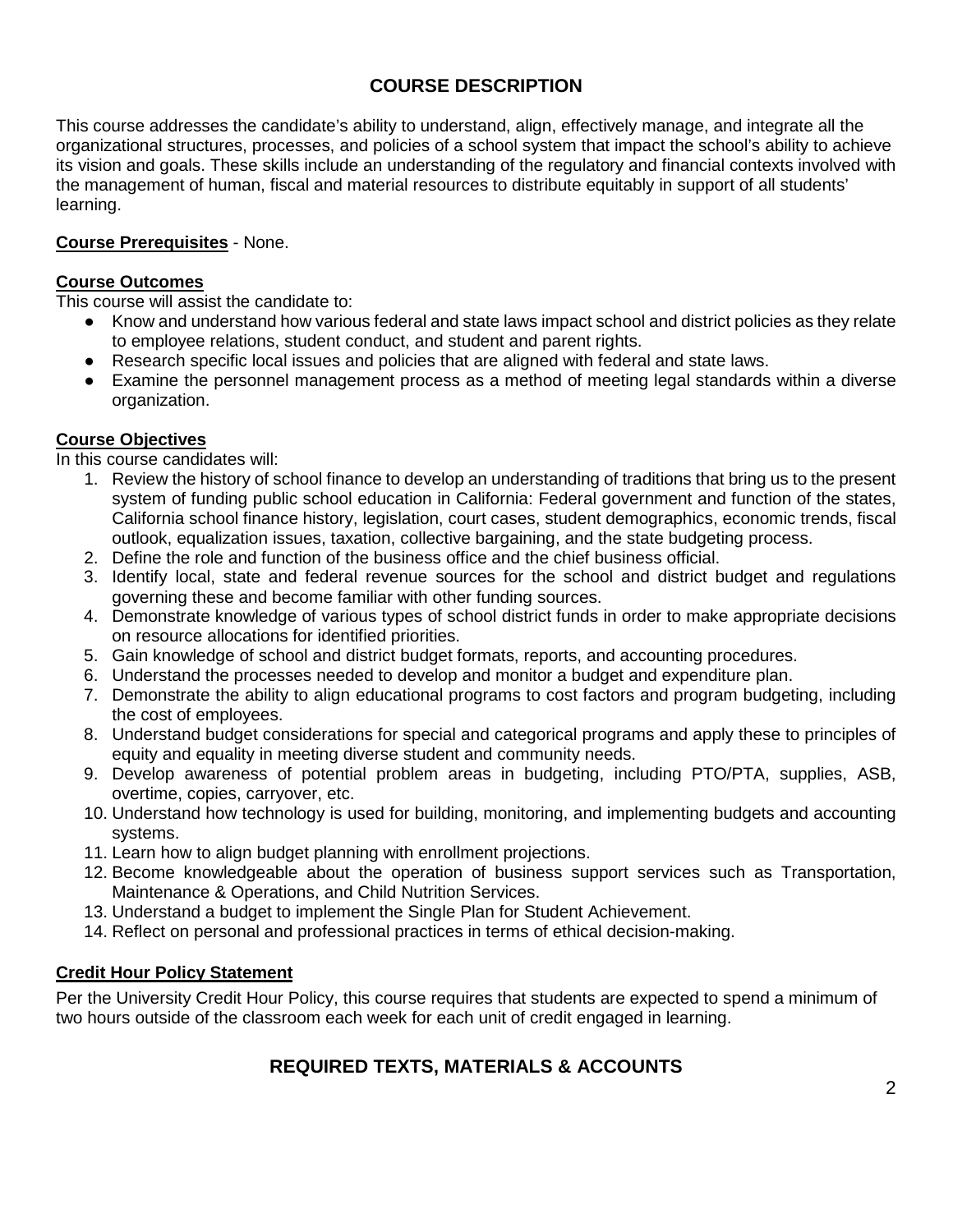## **Required Texts**

No Required Text.

## **Course Materials**

All course materials are available via Cougar Courses. Students will be required to access materials and submit assignments via Cougar Courses.

# **COURSE & PROGRAM STUDENT LEARNING OUTCOMES**

## **Authorization to Teach English Learners**

This credential program has been specifically designed to prepare teachers for the diversity of languages often encountered in California public school classrooms. The authorization to teach English learners is partially met through the infusion of content and experiences within the credential program, as well as additional coursework. Students who successfully complete this program receive partial fulfillment of the credential to teach English learners.

*(Approved by CCTC in SB 2042 Program Standards, August 02)*

CTEL candidates will need to upload their graded CTEL signature assignment (with a passing grade or rubric indicating passing grade for assignment) to their **CTEL electronic portfolio** upon completion of this course. CTEL Program Coordinator will then review the candidate's CTEL standards in their electronic portfolio in order to fulfill their certification requirements for the California State Department of Education. For further clarification, please contact Ana Hernandez, CTEL Program Coordinator, at [ahernand@csusm.edu.](https://bl2prd0511.outlook.com/owa/redir.aspx?C=AW7hZ-DBL0G6FPgB8G8Eri3bAwuccNAIwYI81VgsrzvmHC5AEo6nGJNyvZWC7aqWfxtUgiTx_9k.&URL=mailto%3aahernand%40csusm.edu)

## **Leadership Standards**

This course will provide opportunities for participants to develop their leadership knowledge, skills, and depositions following the Preliminary Administrative Services Credential Program Standards

#### **CAPE 11: Identifying and Using Available Human, Fiscal, and Material Resources to Implement the School Growth Plan.**

The principal is knowledgeable about a wide range of resources to help implement the school growth plan, including but not limited to human, fiscal, and material resources. The principal identifies and seeks additional resources as needed from a variety of sources both within and outside of the local community to support the implementation of the school growth plan.

## **CAPE 17: Developing, Implementing, and Monitoring the School's Budget**

The principal understands school finance in California, including relevant laws and regulations. The principal works collaboratively with others in the school community to develop, implement and monitor the school's budget and expenditures, and reports accurate and timely fiscal information to the LEA and the school community. The principal prioritizes the use of school resources, including the budget, to support the school's vision, goals, and growth plan. The principal understands financial record keeping and accounting processes, and the use of current technologies for financial management and business procedures.

# **Assessment of Professional Dispositions**

Assessing a candidate's dispositions within a professional preparation program is recognition that teaching and leading with learners of all ages requires not only specific content knowledge and pedagogical skills, but positive attitudes about multiple dimensions of the profession. The School of Education has identified six dispositions – social justice and equity, collaboration, critical thinking, professional ethics, reflective teaching and learning, and life-long learning—and developed an assessment rubric. The Educational Administration credential has included two additional dispositions: visionary and ready to lead. For each dispositional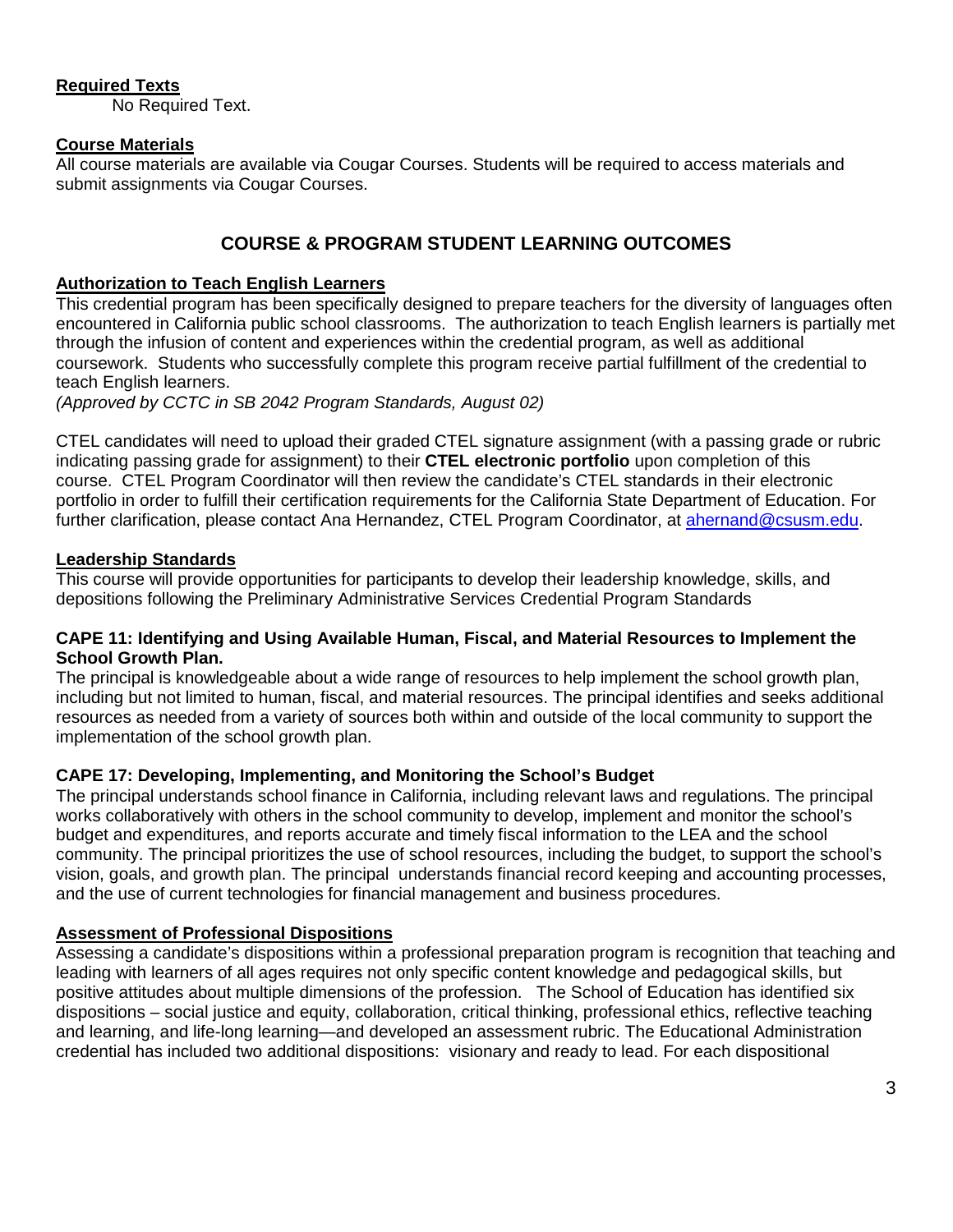element, there are three levels of performance - *unacceptable*, *initial target*, and *advanced target*. The description and rubric for the three levels of performance offer measurable behaviors and examples.

The assessment is designed to provide candidates with ongoing feedback for their growth in professional dispositions and includes a self-assessment by the candidate. The dispositions and rubric are presented, explained and assessed in one or more designated courses in each program as well as in clinical practice. Based upon assessment feedback, candidates will compose a reflection that becomes part of the candidate's final portfolio. Candidates are expected to meet the level of *initial target* during the program.

## **GENERAL CONSIDERATIONS**

### **School of Education Attendance Policy**

Due to the dynamic and interactive nature of courses in the School of Education, all students are expected to attend all classes and participate actively. At a minimum, students must attend more than 80% of class time, or s/he may not receive a passing grade for the course at the discretion of the instructor. Individual instructors may adopt more stringent attendance requirements. Should the student have extenuating circumstances, s/he should contact the instructor as soon as possible. *(Adopted by the COE Governance Community, December, 1997).*

### **Students with Disabilities Requiring Reasonable Accommodations**

Students with disabilities who require reasonable accommodations must seek approval for services by providing appropriate and recent documentation to the Office of Disability Support Services (DSS). This office is in Craven Hall 4300, contact by phone at (760) 750-4905, or TTY (760) 750-4909. Students authorized by DSS to receive reasonable accommodations should meet with their instructor during office hours. Alternatively, in order to ensure confidentiality, in a more private setting.

### **All University Writing Requirement**

In keeping with All-University Writing Requirement, this course will have a writing component of at least 2,500 words. This requirement will be met through the following assignments:

- District Budget Snapshot Brochure
- LCAP Workshop Presentation
- Site Budget Budget Development Assignment
- Learning Goals Assignment
- Learning Goals Reflection

## **CSUSM Academic Honesty Policy**

"Students will be expected to adhere to standards of academic honesty and integrity, as outlined in the Student Academic Honesty Policy. All written work and oral presentation assignments must be original work. All ideas/materials that are borrowed from other sources must have appropriate references to the original sources. Any quoted material should give credit to the source and be punctuated with quotation marks.

Students are responsible for honest completion of their work including examinations. There will be no tolerance for infractions. If you believe there has been an infraction by someone in the class, please bring it to the instructor's attention. The instructor reserves the right to discipline any student for academic dishonesty in accordance with the general rules and regulations of the university. Disciplinary action may include the lowering of grades and/or the assignment of a failing grade for an exam, assignment, or the class as a whole." Incidents of Academic Dishonesty will be reported to the Dean of Students. Sanctions at the University level may include suspension or expulsion from the University.

## **Plagiarism:**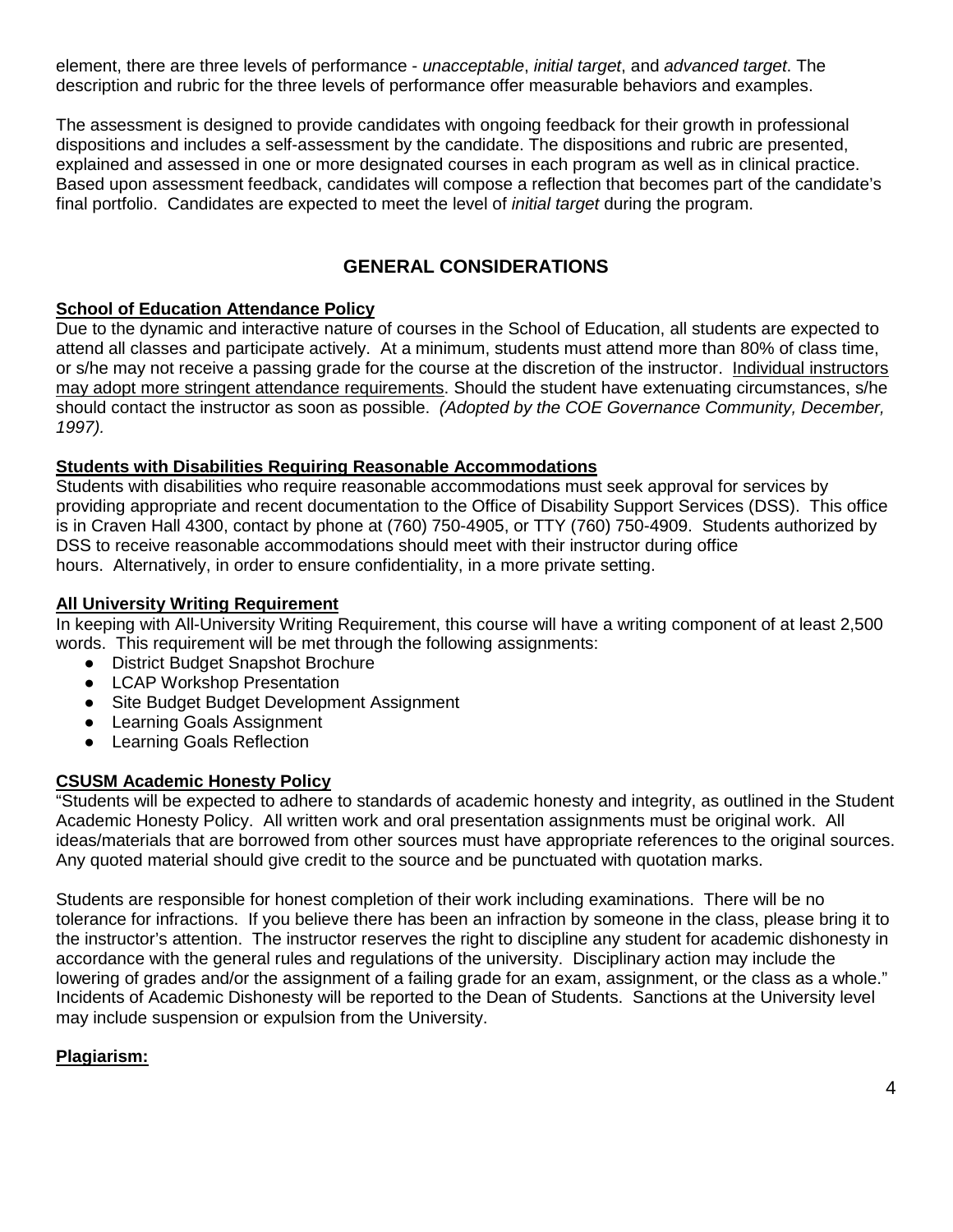As an educator, it is expected that each student will do his/her own work, and contribute equally to group projects and processes. Plagiarism or cheating is unacceptable under any circumstances. If you are in doubt about whether your work is paraphrased or plagiarized see the Plagiarism Prevention for Students website [http://library.csusm.edu/plagiarism/index.html.](http://library.csusm.edu/plagiarism/index.html) If there are questions about academic honesty, please consult the University catalog.

### **Use of Technology:**

Students are expected to demonstrate competency in the use of various forms of technology (i.e. blogs, email, Cougar Courses, internet research, and multimedia presentations). Specific requirements for course assignments with regard to technology are at the discretion of the instructor. All course assignments will be submitted and graded online, discussions will occur in class that include websites or reference checks. Each student is expected to bring their own device to class. Personal web activity during the class is discouraged.

### **Electronic Communication Protocol:**

Electronic correspondence is a part of your professional interactions. If you need to contact the instructor, email is often the easiest way to do so. It is my intention to respond to all received e-mails in a timely manner. Please be reminded that e-mail and on-line discussions are a very specific form of communication, with their own nuances and etiquette. For instance, electronic messages sent in all upper case (or lower case) letters, major typos, or slang, often communicate more than the sender originally intended. With that said, please be mindful of all e-mail and on-line discussion messages you send to your colleagues, to faculty members in the School of Education, or to persons within the greater educational community. All electronic messages should be crafted with professionalism and care.

Things to consider when using electronic communication:

- Would I say in person what this electronic message specifically says?
- How could this message be misconstrued?
- Does this message represent my highest self?
- Am I sending this electronic message to avoid a face-to-face conversation?

If there is ever a concern with an electronic message sent to you, please talk with the author in person in order to correct any confusion.

# **COURSE REQUIREMENTS**

# **Guidelines for EDAD 616B Assignments & Grading Standards**

Assignments are graded on an expectation of mastery of the content and completion of the requested format for the assignment. Based on instructor feedback, students may make improvements on assignments and resubmit assignments for re-grading.

# **Assignments (225 Total Points Possible)**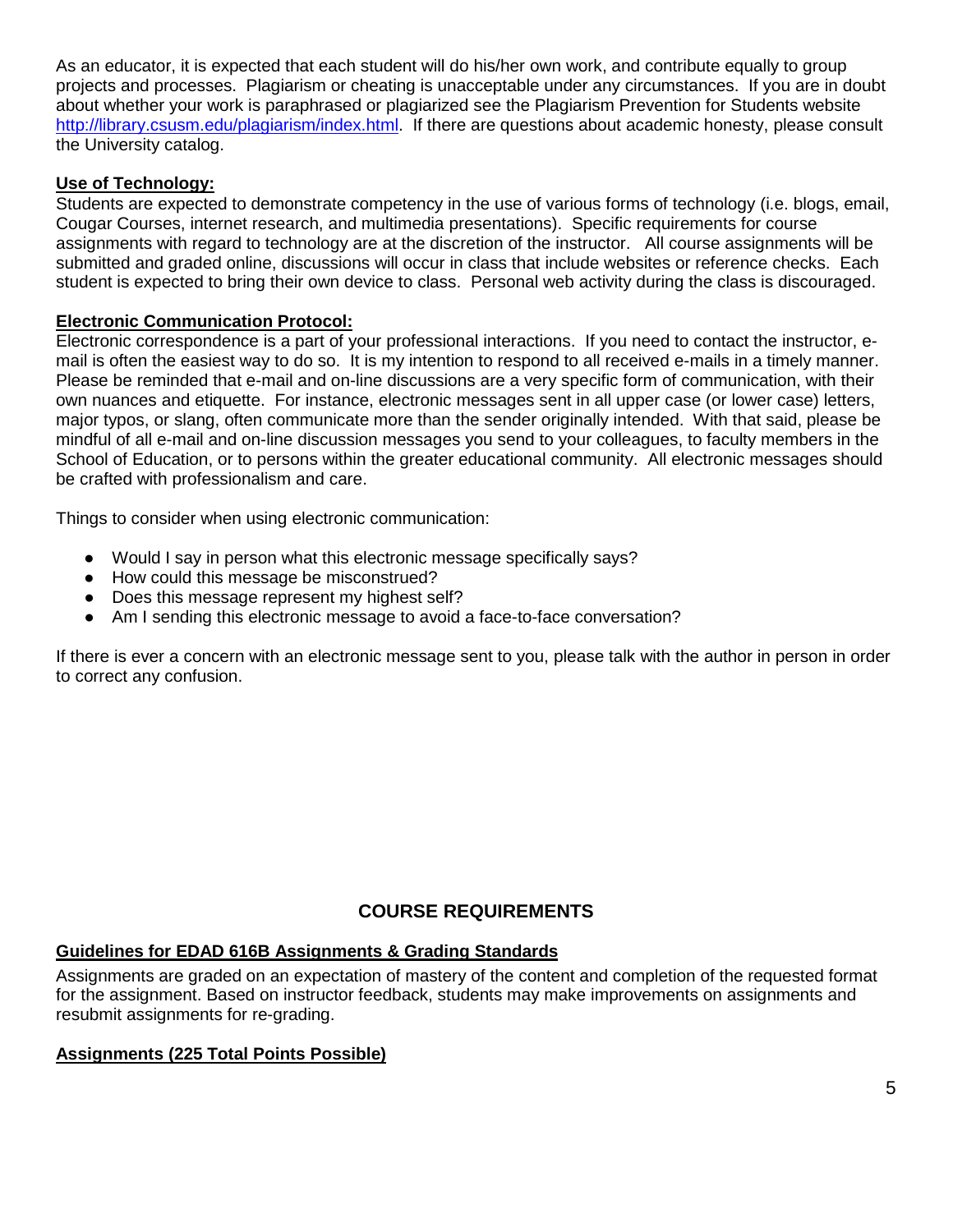| Assignment/Item                             | <b>Format</b> | <b>Points Possible</b>            | <b>Due Date</b> |
|---------------------------------------------|---------------|-----------------------------------|-----------------|
| Attendance and Participation                | Individual    | 5 points weekly - 25 points total | Weekly          |
| <b>School Finance Topic</b><br>Presentation | Individual    | 20                                | Jan. 22, 2018   |
| Learning Goals Assignment                   | Individual    | 15                                | Jan. 29, 2018   |
| District Budget Snapshot Brochure           | Individual    | 50                                | Feb. 12, 2018   |
| <b>LCAP Workshop</b>                        | Group         | 50                                | Feb. 26, 2018   |
| Site Budget Development<br>Assignment       | Individual    | 50                                | Feb. 26, 2018   |
| Learning Goals Reflection                   | Individual    | 15                                | March 5, 2018   |

#### **Late Work Policy**

Assignments submitted after the due date will incur a penalty of 2 points per day. Late assignments may not be resubmitted for an improved grade without the prior approval of the instructor.

#### **Final Exam**

There will be no Final Exam for this course.

#### **Grading Scale (% of total points):**

*A (93-100) A- (90-92) B+ (88-89) B (83-87) B- (80-82) C+ (78-79) C (73-77)C- (70-72) D (60-69) F (0-59)*

## **COURSE OUTLINE**

| <b>Class Meeting Date</b> | <b>Topics</b>                                                                                                                                  | <b>Assignments/Prep</b>                                                                                                                                    |
|---------------------------|------------------------------------------------------------------------------------------------------------------------------------------------|------------------------------------------------------------------------------------------------------------------------------------------------------------|
| Jan. 22, 2018             | Welcome & Introductions<br>Review of syllabus & assignments<br><b>California School Finance Basics</b><br>○ School Finance Topic Presentations | <b>Learning Goals</b><br>Assignment<br><b>School Finance Topic</b><br><b>Presentations due</b><br><b>Start District Budget</b><br><b>Snapshot Brochure</b> |